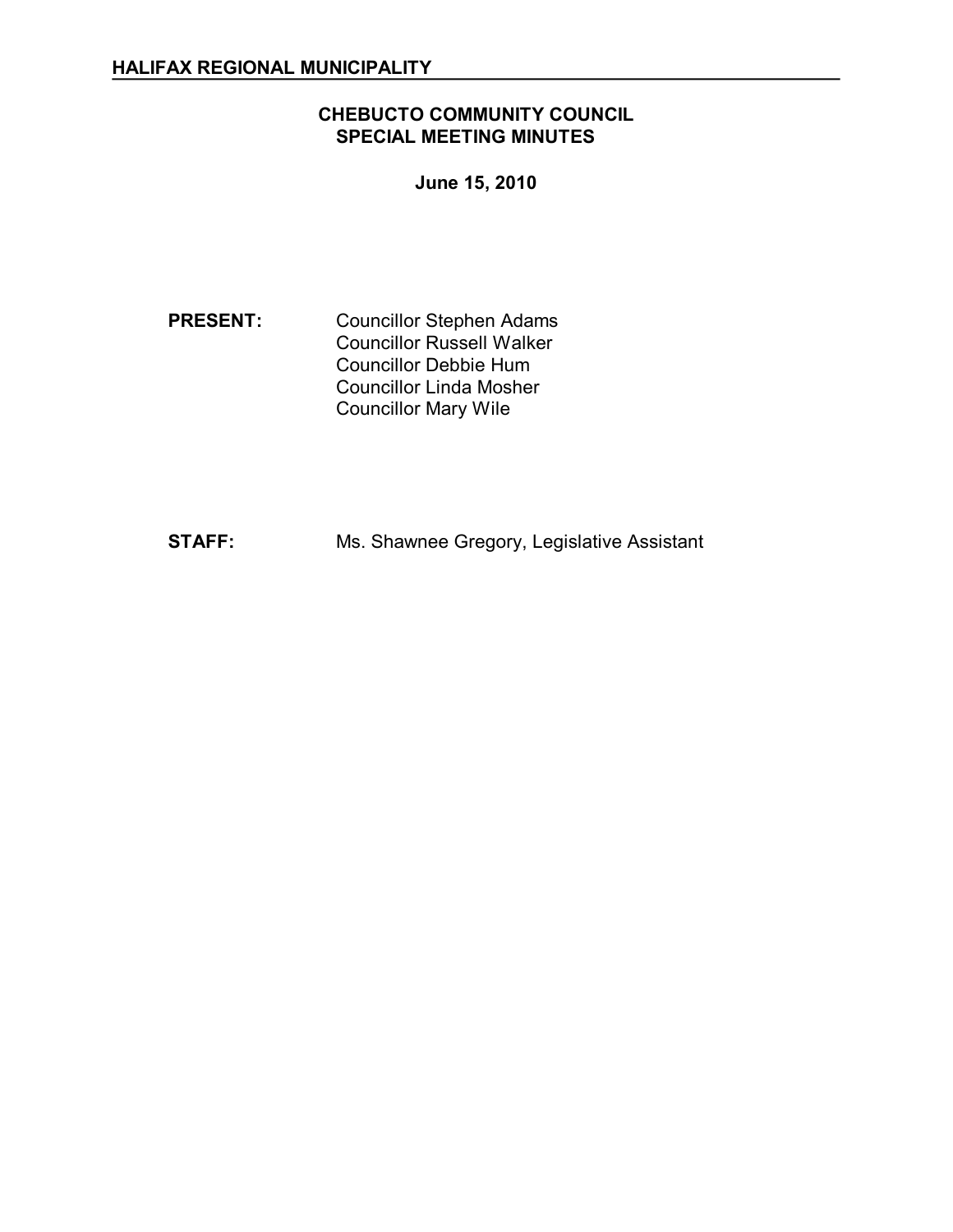# TABLE OF CONTENTS

2

| 1.               |                                                                                                                                                                    |  |
|------------------|--------------------------------------------------------------------------------------------------------------------------------------------------------------------|--|
| 2.               |                                                                                                                                                                    |  |
| 3 <sub>1</sub>   | APPROVAL OF THE ORDER OF BUSINESS AND APPROVAL OF<br>ADDITIONS AND DELETIONS ALL AND AN ANDREW AND ACCOUNT AND ACCOUNT AND ACCOUNT AND AN ANDREW AND AN ANDREW AND |  |
| $\overline{4}$ . | Ratification of In Camera Item - Chain of Lakes Trail Association<br>41                                                                                            |  |
| 5.               |                                                                                                                                                                    |  |
| 6.               |                                                                                                                                                                    |  |